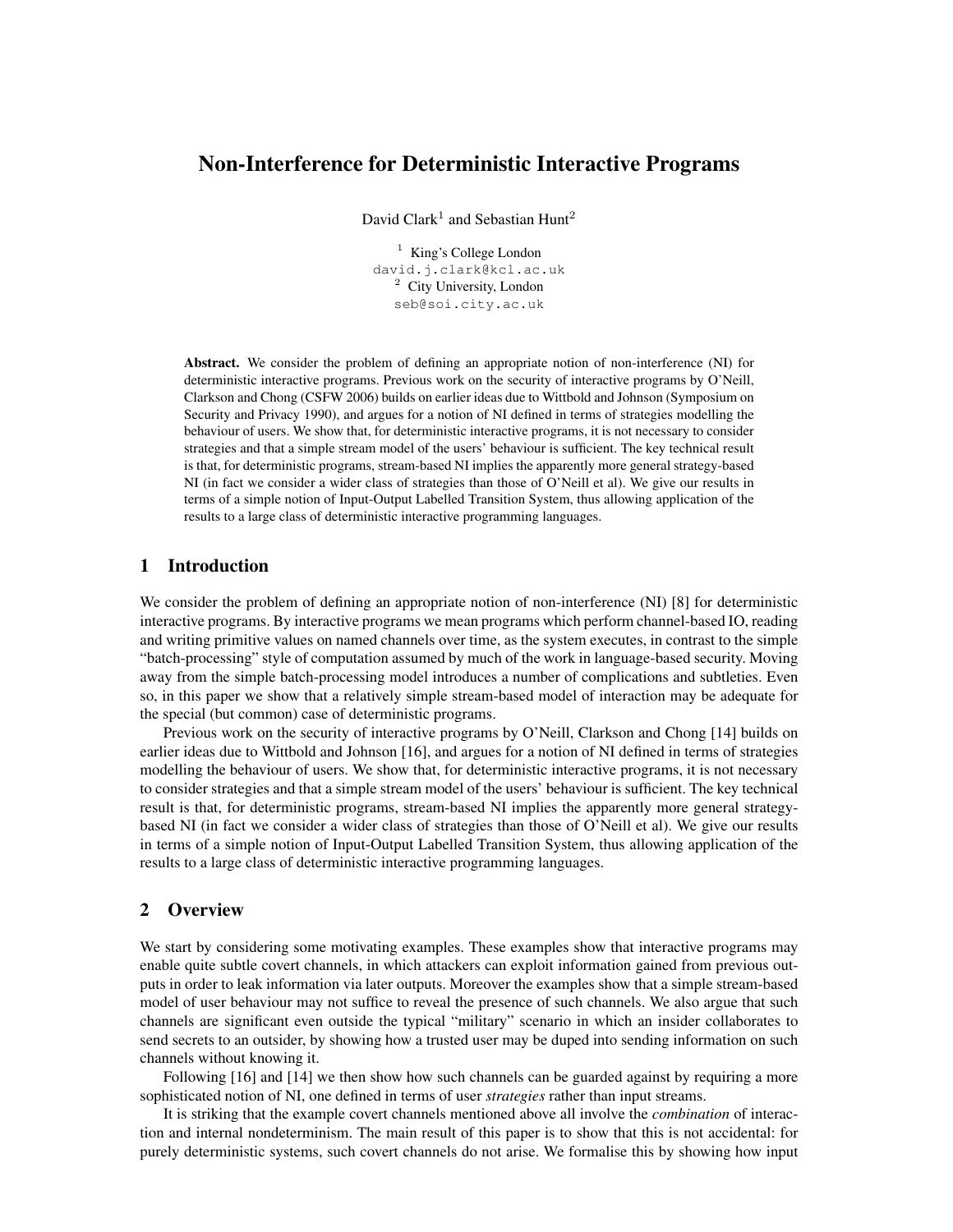streams can be represented as a special class of strategy and then showing that defining NI over this restricted class of strategies is equivalent to the more general notion when the system (though not necessarily the environment) behaves deterministically. Rather than tie our results to a specific programming language, we define a simple notion of Input-Output Labelled Transition System (IOLTS) and sate our definitions and results for any IOLTS. To illustrate how programming languages can be modelled in such a setting, we give an IOLTS semantics for a simple deterministic interactive language.

We conclude with a discussion of the scope and limitations of the chosen definition of NI and, more generally, of the use of strategies to model a program's environment.

## 3 Information flow in interactive programs

We start with two simple examples of interactive programs illustrating ways in which such programs may be insecure.

The first program is insecure because there is a direct flow from High input to Low output:

```
x := 0;input y from H;
output (x XOR y) to L;
```
The second program is an example of indirect flow from High to Low. If we consider that Low and High are feeding a stream of inputs to the program, information about the High stream can be deduced from the way in which the program is consuming Low's inputs:

```
input x from H;
if (x = 0) then input y from L;
input z from L;
output z to L;
```
For example, suppose the Low input stream starts 01. Then the Low output will be 1 if High inputs 0, otherwise the Low output will be 0.

#### 3.1 Two approaches to defining security

Users interact with the programs via input and output on named channels each of which is associated with a security level in a Denning-style multi-level security classification system, whereby security levels form a lattice,  $\langle L, \square \rangle$ ,  $L = \{a, b, c, \dots\}$  [6]. For simplicity's sake we identify a channel's name with its security level. We write  $\downarrow a$  for the set of channels visible to users at level  $a$ , ie  $\downarrow a = \{a' \in L | a' \sqsubseteq a\}.$ 

Consider two users with access to channels a and b respectively where  $a \not\sqsubseteq b$ , i.e. the security policy specifies that no information should flow from channel  $a$  to channel  $b$ . We might reasonably try to capture this requirement in two alternative ways:

All outputs on channel b are consistent with all possible inputs on channel  $a$ .  $(1)$ 

Users of channel  $\alpha$  cannot send messages to the users of channel  $\beta$ . (2)

These both seem reasonable, but are they equivalent? First, observe that  $2 \Rightarrow 1$ : if some outputs seen by Bob are inconsistent with some possible inputs from Alice, then Bob can deduce something about the values input by Alice so Alice clearly *can* send messages to Bob, hence (by contraposition) 2 implies 1. At first sight it seems as though  $1 \Rightarrow 2$  should also hold. After all, if what Bob sees tells him nothing about what Alice has input, surely she cannot send him a message. In fact, as Wittbold and Johnson show in [16], this reasoning is unsound: some systems which satisfy property 1 allow Alice to send Bob messages.

Let  $L \sqsubset H$  and suppose that the only values which may be sent on these channels are 0 and 1. Consider Program 1a: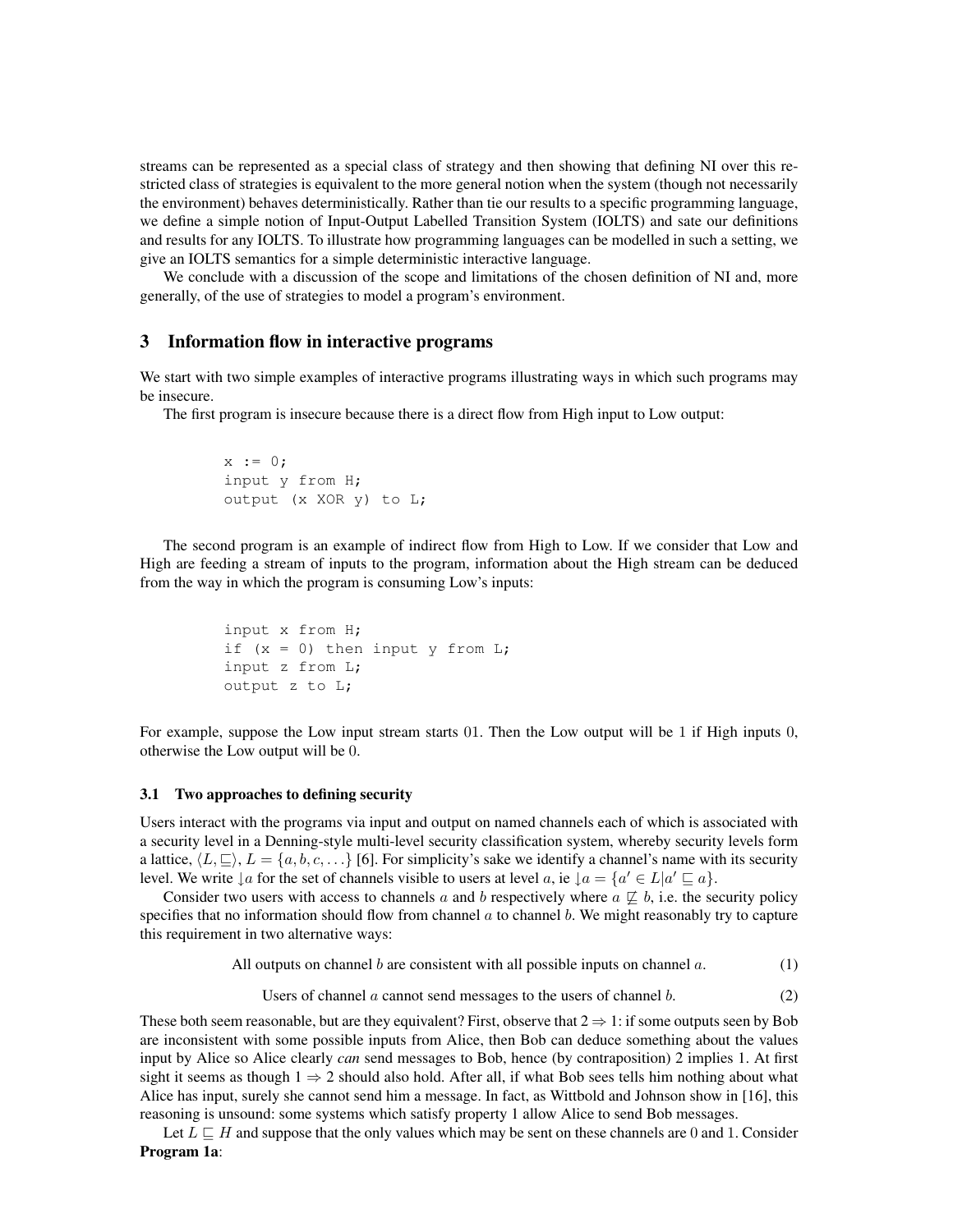```
while (true) do
   x := 0 | 1;input y from H;
    output x to H;
    output (x XOR y) to L;
```
Here  $\vert$  is a non-deterministic choice operator, so  $0 \vert 1$  evaluates to either 0 or 1, with the choice being made in a way which is unpredictable to any observer of the running program. Writing output of value  $v$ on channel a as  $a!v$  and input as  $a?v$ , the possible traces for the first iteration of the loop are:

```
H?0 H!0 L!0
H?0 H!1 L!1
H?1 H!0 L!1
H?1 H!1 L!0
```
Observation of the first  $L$ -output thus reveals nothing to  $L$ -users about the value of the first  $H$ -input:  $L$ users cannot observe the  $H$ -outputs and hence, whether  $L$ -users see 0 or 1, both 0 and 1 are possible values for the input on  $H$ . This clearly holds for longer traces as well: no matter how much of the stream of  $L$ outputs is observed, nothing is learned about which values have been input on  $H$ . Program 1a thus satisfies property 1 and, indeed, would seem to be a secure program.

Now consider the variant Program 1b:

```
while (true) do
   x := 0 | 1;output x to H;
    input y from H;
    output (x XOR y) to L;
```
In this example, the value of x is output *before* the H-input is demanded. The possible traces for the first iteration of this variant are:

```
H!0 H?0 L!0
H!0 H?1 L!1
H!1 H?0 L!1
H!1 H?1 L!0
```
It clearly remains the case that, in ignorance of the value of  $x$ , any observation of an output on channel  $L$  is consistent with both possible inputs on  $H$ , and thus property 1 holds also for Program 1b. Crucially, though, with Program 1b, H-users can exploit their knowledge of x to *control* what is output on L. This allows  $H$ -users to send messages to  $L$ -users, thus violating property 2. For example, if an  $H$ -user wants to send a particular message to L, say  $x_1 \ldots x_n$ , behaving as follows will suffice:

```
for (i = 1 to n) do
input k from H;
output (k XOR xi) to H;
```
When composed with Program 1b, this behaviour results in the message  $x_1 \ldots x_n$  being delivered on L without error.

Program 1b first appears in this form in O'Neill, Clarkson and Chong's paper [14]. This was an adaptation of a synchronous nondeterministic state machine used by Wittbold and Johnson [16] to illustrate the same phenomenon. (It is interesting to note that, in state machine form, the example actually appears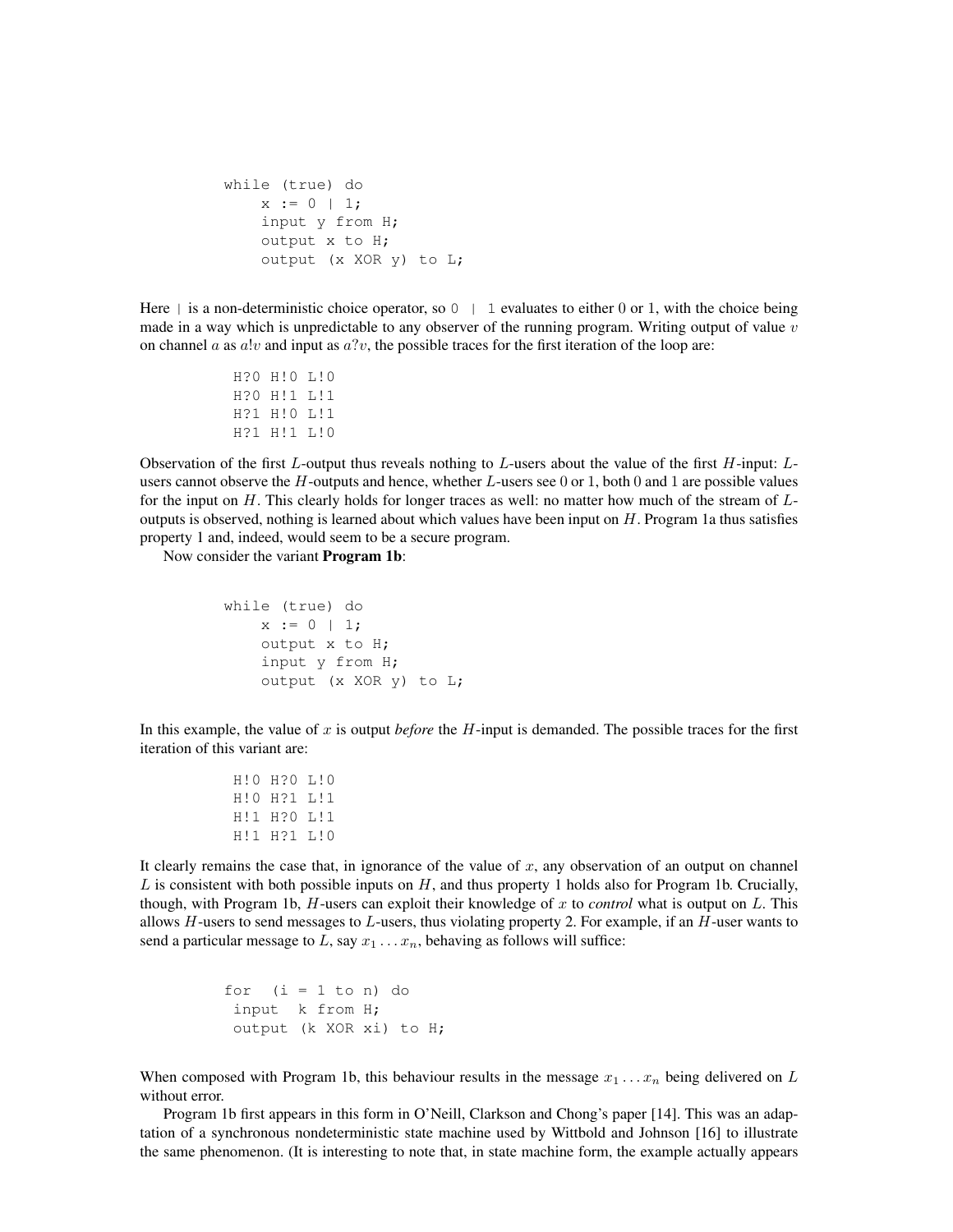much earlier in a paper by Shannon [15]. In this paper Shannon showed how, in certain cases, making "side information" available at the transmitting point may increase the capacity of a communication channel.)

Using Program 1b, an  $H$ -user is able deliberately to communicate secrets to  $L$ -users. But, even when a user does not *intend* to leak a secret, such covert channels can still pose a security risk, since one user's "cooperation" with another may be unwitting. Suppose we have two users, Alice and Bob, at incomparable security levels  $A$  and  $B$ , respectively. The following example is originally due to David Sands [11].

Alice is interacting with a web site. Alice is assured by the site that her credit card details are never sent to Bob, and this assurance is backed up by a proof of property 1. The web site requests Alice to input her credit card and then offers her a "special offer" code, inviting her to input this code at a later time to obtain a discount or free gift. Unbeknownst to Alice, this code is actually her own credit card number in encrypted form. If Alice does enter the code when requested, the system simply decrypts it and sends it to Bob. In simplified form (a boolean credit card number!), this may be coded as **Program 2**:

```
input x from A;
k := 0 | 1;output (k XOR x) on A;
.
.
.
input y from A;
output (k XOR y) on B;
```
The possible traces for this system are:

|  | A?O A!O A?O B!O | $(\star)$ |
|--|-----------------|-----------|
|  | A?0 A!0 A?1 B!1 |           |
|  | A?O A!1 A?O B!1 |           |
|  | A?0 A!1 A?1 B!0 | $(\star)$ |
|  | A?1 A!O A?O B!1 | $(\star)$ |
|  | A?1 A!O A?1 B!O |           |
|  | A?1 A!1 A?0 B!0 |           |
|  | A?1 A!1 A?1 B!1 | $(\star)$ |
|  |                 |           |

Now, since Bob cannot see channel  $A$ , both outputs 0 and 1 are consistent with all four possible input sequences by Alice, hence property 1 is satisfied. Clearly, though, if Alice behaves as expected - the traces marked (\*) - her credit card number is leaked to Bob.

These examples illustrate that a simple security property based on consistency of one user's observed outputs with another user's possible inputs may not be adequate to provide desirable security guarantees. In particular, it seems that the problem with property 1 is that it fails to take account of the *interactive* nature of such systems, whereby a user's inputs may depend on previously seen outputs. Wittbold and Johnson [16] proposed instead a property stated in terms of consistency of observed outputs with user's *behaviours*, modelling behaviours as the *strategies* by which users provide inputs based on their observations of the system so far.

This use of a strategy-based security property is very elegant and is successful in accepting Program 1a while rejecting Program 1b and Program 2. On the other hand, it is also technically less straightforward than a security property based simply on the input and output streams of a program. It is striking that the examples above involve the *combination* of interactivity and non-determinism. In this paper we consider the (very common) sub-class of *deterministic* interactive systems and show that for this sub-class, streambased and strategy-based security properties are actually equivalent. The intuition is that, for a deterministic program, a sufficiently high security user can, in principle, choose inputs and predict all outputs statically. Thus there should be no need to model dynamic behaviours of users in order to verify the security property.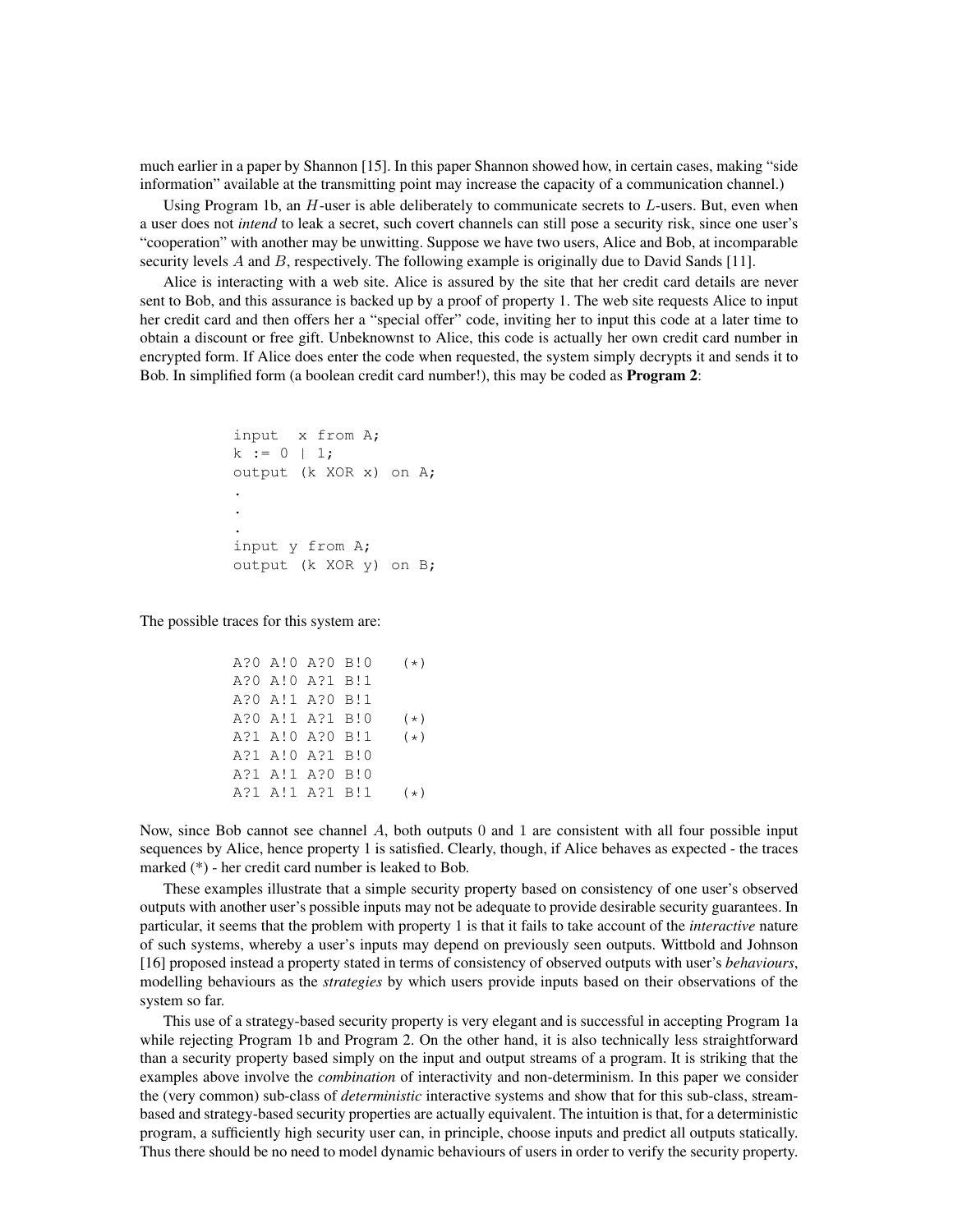#### 3.2 Input-Output Labelled Transition Systems (IOLTS)

As illustrated by the examples above, we are interested in security properties of programs written in languages with input and output primitives. However, our treatment is not specific to a given language. Instead we express security properties at the level of input/output traces.

Definition 1. *An Input-Output Labelled Transition System (IOLTS) is an* input-neutral *labelled transition system with a set of labels given by*

$$
A ::= \tau \mid a?v \mid a!v
$$

*where*  $a \in L$  *and*  $v \in V$  *(where* V *is some unspecified non-empty set of possible values). By* input-neutral *we mean that branching on inputs is never restricted for a state in which input is possible, i.e. for a state* s  $of the LTS: if \exists v.s \stackrel{a?v}{\rightarrow} then \forall v.s \stackrel{a?v}{\rightarrow}.$ 

Let s range over the states of IOLTSs. Let Tr denote the set of all possible IOLTS traces:  $Tr = A^*$ . Let t, u range over Tr. For  $t = \ell_1 \cdots \ell_n \in \text{Tr}$  we write  $s \stackrel{t}{\rightarrow} s'$  to mean that there exist states  $s_1, \ldots, s_n$  such that  $s \xrightarrow{\ell_1} s_1 \cdots \xrightarrow{\ell_n} s_n = s'$ . We write  $s \xrightarrow{t}$  to mean that there exists s' such that  $s \xrightarrow{t} s'$ .

Definition 2. *An IOLTS is* deterministic *iff:*

1. If  $s \stackrel{\ell_1}{\to} s_1$  and  $s \stackrel{\ell_2}{\to} s_2$  and  $\ell_1 \neq \ell_2$  then  $\ell_1 = a?v_1$  and  $\ell_2 = a?v_2$ , for some channel a and values v1, v2*.* 2. If  $s \stackrel{\ell}{\rightarrow} s_1$  and  $s \stackrel{\ell}{\rightarrow} s_2$  then  $s_1 = s_2$ .

### 3.3 IOLTS example: a simple interactive imperative language

The simple interactive imperative language used for the examples above is essentially the same language defined in [14]. To demonstrate one possible instantiation of an IOLTS at the language level, we present a semantics for this language and observe that it does indeed define an IOLTS (see Figure 1). Note that the IOLTS for this particular language will be deterministic iff the expression evaluation relation is single valued (which will not be the case if the | operator is admitted).

## 4 Strategies and Non-Interference

We assume that a user at level a can only observe input/output events on channels  $b \sqsubseteq a$  and that no user can see  $\tau$  actions (modelling internal state transitions), making this a timing insensitive model. Different traces may thus appear the same to a given user. We write  $t = a$  t' to mean that two traces look the same to a user at level a. More generally, for a subset of security levels  $A \subseteq L$ , we write  $t =_A t'$  to mean that  $t \upharpoonright A = t' \upharpoonright A$ , where  $t \upharpoonright A$  is t with all  $\tau$  events removed and with all IO events  $b$ ?v and  $b$ !v removed except those for which  $b \in A$ . Each such  $a \neq A$  is clearly an equivalence relation on traces. Note that, since users at level a can see events at level a and below,  $=$ <sub>a</sub> is shorthand for  $=$ <sub>la</sub> rather than  $=$ <sub>{a}</sub> (wherever we actually intend  $=_{\{a\}}$  we will write this explicitly).

#### 4.1 Strategies

Each user provides inputs on the channel corresponding to his or her security level and is aware of the history of usage (both inputs and outputs) on all channels at or below that level. The behaviour of a user in choosing inputs on a channel may be influenced by this knowledge of the history (as when High uses Program 1 as a covert channel) and is modeled as a channel strategy: a function from what the user knows to the user's choice of the next input on the channel. We allow strategies to be nondeterministic, thus we define them to be functions from traces to non-empty sets of values:

**Definition 3.** An a-strategy is a function  $\omega_a : \text{Tr} \to (\wp(\mathbb{V}) - \emptyset)$  such that  $t_1 = a$ ,  $t_2 \Rightarrow \omega_a(t_1) = \omega_a(t_2)$ .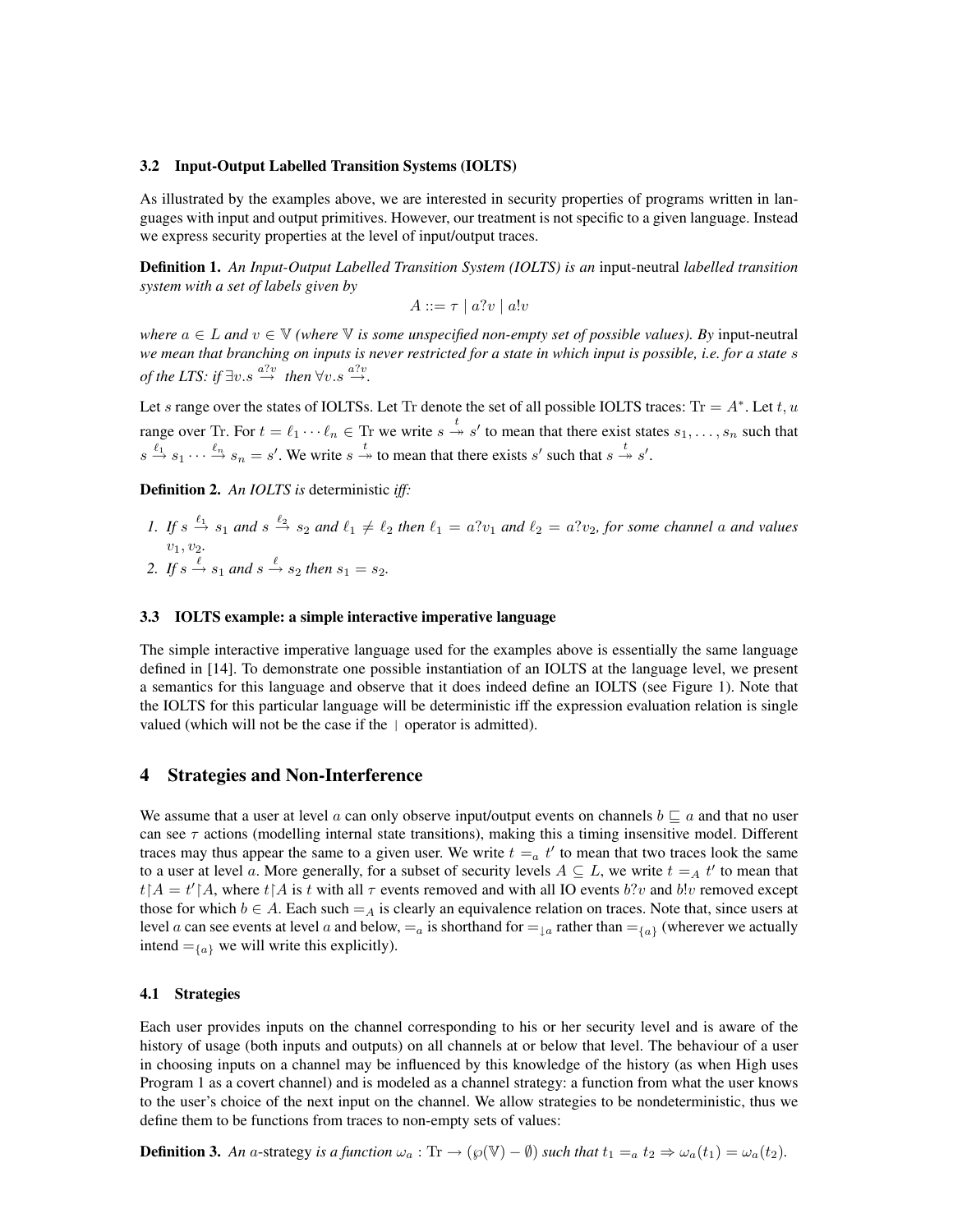$$
[\text{Skip} \ \langle \text{skip}, \sigma \rangle \ \xrightarrow{\tau} \ \langle \text{skip}, \sigma \rangle
$$
\n
$$
[\text{Seq1}] \ \langle \text{skip}, c_2, \sigma \rangle \ \xrightarrow{\tau} \ \langle c_2, \sigma \rangle
$$
\n
$$
[\text{Seq2}] \ \frac{\langle c_1; c_2, \sigma \rangle \ \xrightarrow{l} \ \langle c_1'; c_2, \sigma' \rangle}{\langle c_1; c_2, \sigma \rangle \ \xrightarrow{l} \ \langle c_1'; c_2, \sigma' \rangle} \ l \in A
$$
\n
$$
[\text{Assign}] \ \frac{\sigma \vdash e \to v}{\langle x := e, \sigma \rangle \ \xrightarrow{\tau} \ \langle \text{skip}, \sigma[x := v] \rangle}
$$
\n
$$
[\text{If1}] \ \frac{\sigma \vdash e \to v}{\langle \text{if } e \text{ then } c_1 \text{ else } c_2, \sigma \rangle \ \xrightarrow{\tau} \ \langle c_1, \sigma \rangle}
$$
\n
$$
[\text{If2}] \ \frac{\sigma \vdash e \to 0}{\langle \text{if } e \text{ then } c_1 \text{ else } c_2, \sigma \rangle \ \xrightarrow{\tau} \ \langle c_2, \sigma \rangle}
$$

[While] (while e do  $c, \sigma$ )  $\stackrel{\tau}{\longrightarrow}$  (if e then  $(c;$  while e do c) else skip,  $\sigma$ )

$$
\begin{aligned}\n\text{[In] $\langle \text{input } x \text{ from } a, \sigma \rangle$} &\xrightarrow{a?v} \langle \text{skip}, \sigma[x := v] \rangle \\
\text{[Out] } &\xrightarrow{\sigma \vdash e \to v} \langle \text{output } e \text{ to } a, \sigma \rangle \xrightarrow{a!v} \langle \text{skip}, \sigma \rangle\n\end{aligned}
$$



In the special case that  $\omega_a$  is deterministic, we will write  $\omega_a(t) = v$  as shorthand for  $\omega_a(t) = \{v\}$ . We use  $\omega$  for arbitrary (ie possibly nondeterministic) strategies and  $\delta$  for deterministic strategies.

A strategy modeling the behaviour of the program's whole environment is a collection of individual channel strategies indexed by the security lattice. We say two strategies are equivalent with respect to a given security level if the channel strategies at and below that level are identical.

**Definition 4.** A strategy  $\omega$  *is an L-indexed family such that each*  $\omega_a$  *is an a-strategy.* 

Let Strat denote the set of all strategies. We write  $\omega =_a \omega'$  to mean  $\omega_b = \omega'_b$  for all  $b \sqsubseteq a$ .

The interaction between a program and its environment is modelled by playing a strategy against a state of an IOLTS to produce a trace of input and output events. Let s be a state of an IOLTS. Playing strategy  $\omega$  against state s may produce trace t, written  $\omega \models s \stackrel{t}{\rightarrow}$ , if t is a *possible* trace for s and, for every input event  $a$ ?v in t, v is a value which may be chosen by  $\omega_a$  when applied to the sequence of events leading up to the input event. Formally:

**Definition 5.**  $\omega \models s \stackrel{t}{\rightarrow} iff s \stackrel{t}{\rightarrow} and v \in \omega_a(t')$  for all  $t'.a?v \leq t$ , where  $\leq$  is the prefix ordering on traces.

We define three interesting sub-classes of strategy:

- DS The deterministic strategies.
- NS The "narrow" strategies. This is the class of strategies considered in [14] (the term "narrow" is ours; in [14] they are simply called strategies). These are deterministic strategies such that the user's choice is influenced only by events on that particular channel, not by events on channels at lower security levels. The formal definition is as follows:

**Definition 6** (Narrow Strategy). A strategy  $\omega$  is narrow iff it is deterministic and, for all a, if  $t = \{a\}$  t' *then*  $\omega_a(t) = \omega_a(t')$ .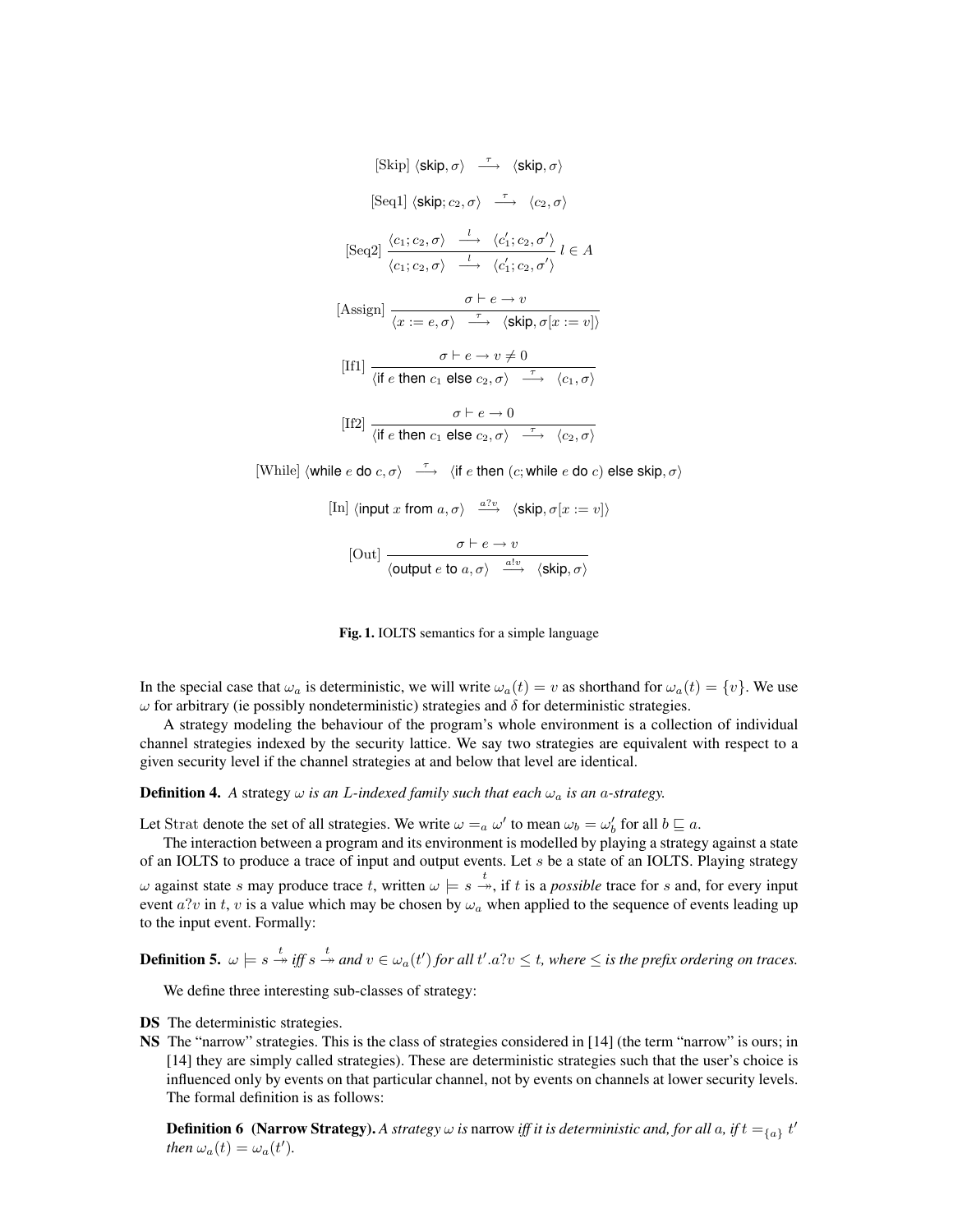

Fig. 2. An inclusion hierarchy of strategies

SS The "stream" strategies. A stream strategy is just a family of streams (one for each channel) presented as a strategy. Concretely, each time a stream strategy is asked for an input on a channel it simply returns the next item in the stream for that channel. Each channel strategy in such a strategy returns a value which depends only on the number of inputs which have been requested on that channel so far, since this number is precisely the position in the stream which has been reached. For a channel  $\alpha$  we say that traces  $t, t'$  are a-*stream-pointer equivalent*, written  $t \bowtie_a t'$ , iff  $t$  and  $t'$  contain the same number of a-input events. A stream strategy is thus a family of channel strategies each of which respects streampointer equivalence:

**Definition 7** (Stream Strategy). A strategy  $\omega$  is a stream strategy *iff it is deterministic and, for all a, if*  $t \bowtie_a t'$  then  $\omega_a(t) = \omega_a(t')$ 

Figure 2 illustrates how these sub-classes form an inclusion hierarchy. It is straightforward to verify that the inclusions shown do indeed hold and are, in fact, strict:  $SS \subset NS \subset DS \subset Start$ .

#### 4.2 Non-Interference

Our definition of non-interference [8] is framed in terms of strategies and traces. It is a generalisation of Definition 1 from  $[14]$ . The definition says that a state s of an IOLTS is non-interfering for a given set of strategies if, for each user, any two strategies drawn from the set which look the same, also produce sets of traces which look the same, when played against s.

Definition 8. *Let* W *be a set of strategies. A state* s *of an IOLTS is* non-interfering for W *(or* W-NI *for short) iff*

 $\forall \omega_1, \omega_2 \in W$  .  $(\omega_1 =_a \omega_2 \ \land \ \omega_1 \models s \stackrel{t_1}{\twoheadrightarrow}) \ \Rightarrow \ (\exists \ t_2 \ . \ t_2 =_a t_1 \ \land \ \omega_2 \models s \stackrel{t_2}{\twoheadrightarrow})$ 

*We say that* s *is simply* non-interfering *(or NI for short) if it is non-interfering for the set of all strategies.*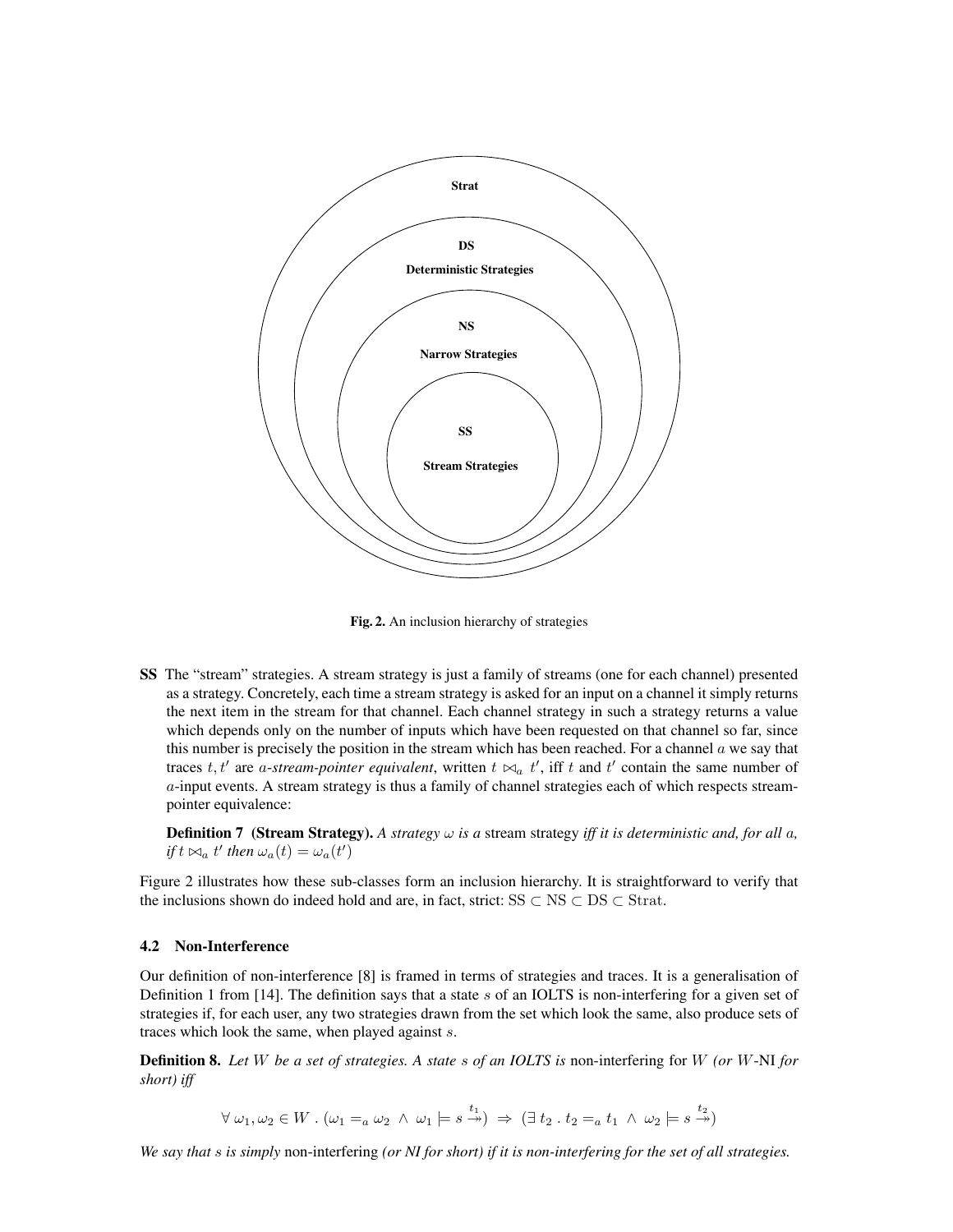We now explore the relationship between the NI properties corresponding to the sub-classes of strategy shown in Figure 2. We start with the obvious fact that inclusion of sub-classes of strategy implies reverseinclusion of the corresponding NI properties:

**Lemma 1.** *Let*  $W_1, W_2$  ⊆ Strat. *If*  $W_1$  ⊆  $W_2$  *then*  $W_2$ *-NI* ⇒  $W_1$ *-NI*.

We thus immediately have a sequence of inclusions of NI properties which mirrors the inclusions shown in Figure 2:

**Proposition 1.**  $NI \Rightarrow DS-NI \Rightarrow NS-NI \Rightarrow SS-NI$ .

In Section 4.3, we establish that DS-NI and NI are actually equivalent. We conjecture that NS-NI is also equivalent to NI but verifying this is left for future work.

Note that SS-NI is essentially "property 1" from Section 3.1. By considering the sets of possible traces for the various programs in Section 3.1 it can be established, for example, that Program 1a is NI, whereas Program 1b is SS-NI but not NI. It is clear, therefore, that SS-NI is, in general, a strictly weaker property than NI. Nonetheless, we are able to show (Section 4.4) that for *deterministic* IOLTS, SS-NI and NI are equivalent.

#### 4.3 Non-Interference for Deterministic Strategies

The following theorem says that, to establish non-interference, it is only necessary to consider deterministic strategies.

#### **Theorem 1.**  $DS-NI \Longleftrightarrow NI$ .

By Proposition 1, to prove the theorem it is sufficient to show that if  $s$  is DS-NI then  $s$  is NI. We prove the contrapositive.

Let s be a state of an IOLTS and suppose that s does *not* have the NI property. Thus there must be two (possibly nondeterministic) strategies W, W', level B and trace T such that  $W = B W'$  and:

1. 
$$
W \models S \stackrel{T}{\twoheadrightarrow}
$$

2. For all t', if  $W' \models s \stackrel{t'}{\rightarrow}$  then  $t' \neq_B T$ .

The key proof idea is to construct two B-equivalent deterministic strategies which, when played against s, result in the same NI-violating behaviours as  $w, w'$ .

First, we derive a deterministic strategy  $\theta(w)$  from w, as follows. Let  $\chi : (\varphi(\mathbb{V}) - \emptyset) \to \mathbb{V}$  be some function such that  $\chi(X) \in X$ . Then:

$$
\theta(\mathbf{W})_a(u) = \begin{cases} v & \text{if } \exists u' =_a u. \ u'a?v \leq \mathbf{T} \\ \chi(\mathbf{W}_a(u)) & otherwise \end{cases}
$$

It is necessary to show that  $\theta(w)$  is well-defined. In particular, we must show:

a) if  $u' =_a u$  and  $u'' =_a u$  and  $u'a?v \leq T$  and  $u''a?v' \leq T$ , then  $v = v'$ ; b) if  $u =_a u'$  then  $\theta(w)_a(u) = \theta(w)_a(u')$ .

First we need the following technical lemma:

**Lemma 2.** Let  $t_1 a? v \leq t_2 \ell$  be such that  $t_1 \bowtie_a t_2$ . Then  $t_2 = t_1$  and  $\ell = a? v$ .

*Proof.* Let  $n_i$  be the number of a-input events in  $t_i$ . Since  $t_1 \bowtie_a t_2$ , we have  $n_1 = n_2$ . Now suppose towards a contradiction that  $t_1a?v \neq t_2\ell$ , hence  $t_1a?v \leq t_2$ . But then we would have  $n_1 + 1 \leq n_2$ , which contradicts  $n_1 = n_2$ .

Now we can established well-definedness of  $\theta(w)$ .

**Proposition 2.**  $\theta(w)$  *is a well defined deterministic strategy.* 

*Proof.*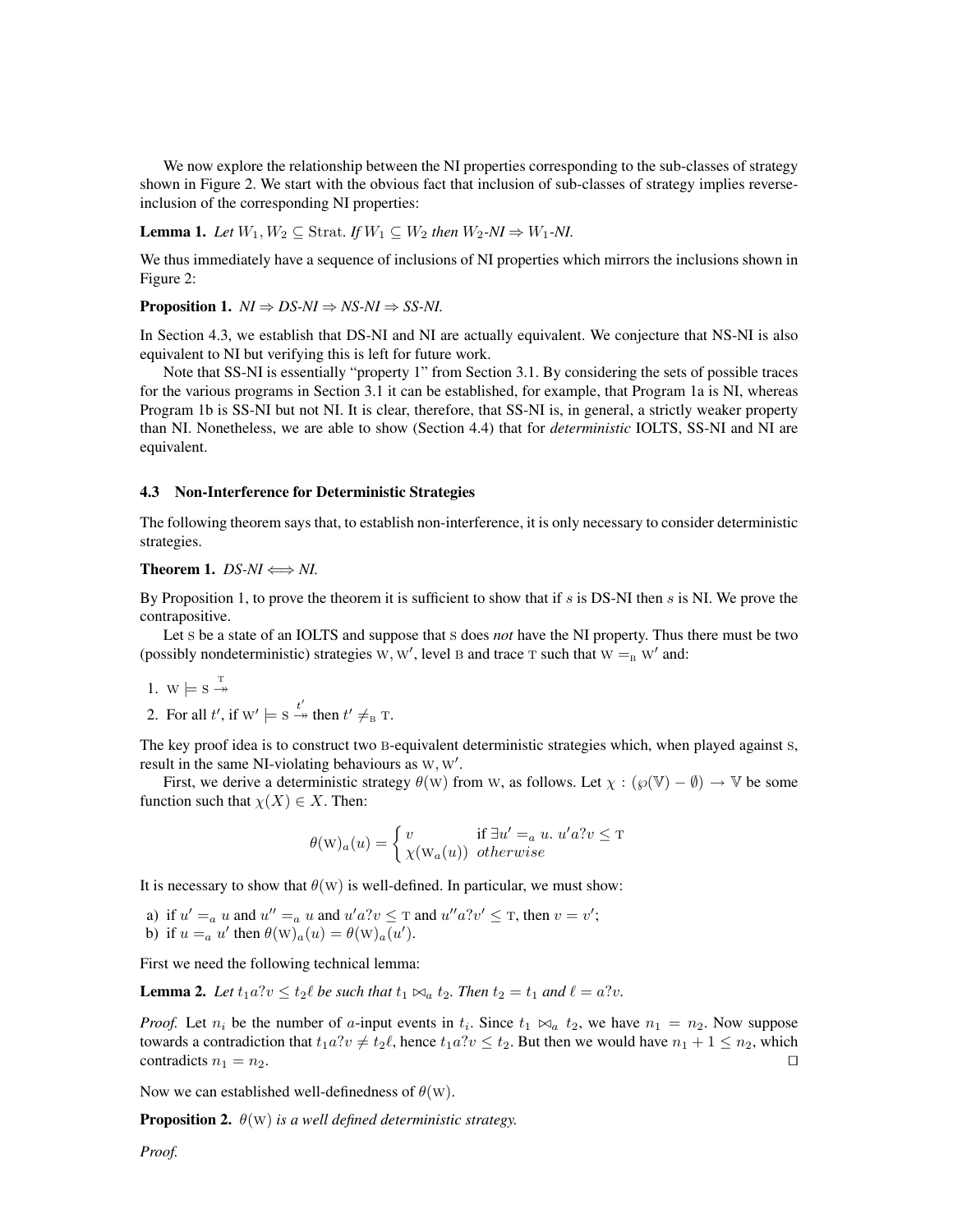- a) By assumption of  $u' =_a u$  and  $u'' =_a u$  we have  $u' =_a u''$ . Clearly  $u' =_a u''$  implies that  $u', u''$ have the same number of a-input events. Furthermore, by assumption that  $u'a?v$  and  $u''a?v'$  are both prefixes of T, one must be a prefix of the other. Thus, by Lemma 2,  $a$ ? $v = a$ ? $v'$ , hence  $v = v'$ .
- b) Suppose  $u =_a u'$ . If the first case in the definition of  $\theta(w)_a$  applies to u then, by essentially the same argument as in a), it must also apply to  $u'$  and give the same result. If the second case applies, then, since  $W_a$  is an a-strategy,  $W_a(u) = W_a(u')$ , hence  $\chi(W_a(u)) = \chi(W_a(u'))$ .

 $\Box$ 

Next we derive a deterministic strategy  $\lambda(w')$  from w'. In this case we must ensure that  $\lambda(w')_a$  =  $\theta(w)_a$  for all  $a \sqsubseteq B$ , since we want  $\theta(w) = B \lambda(w')$ . We define:

$$
\lambda(\mathbf{w}')_a(u) = \begin{cases} \theta(\mathbf{w})_a(u) & \text{if } a \subseteq \mathbf{B} \\ \chi(\mathbf{w}'_a(u)) & otherwise \end{cases}
$$

The proof that  $\lambda(w')$  is a well-defined deterministic strategy is essentially as for  $\theta(w)$  and is omitted. It is immediate from the definition of  $\lambda(w')$  that  $\theta(w) =_{B} \lambda(w')$ .

It remains to show that this pair of strategies constitute a counterexample to DS-NI and, for this, it suffices to show that:

- 1.  $\theta$ (w) produces T when played against s.
- 2. The set of traces produced by  $\lambda(w')$  is a subset of those produced by w'.

For the first of these, it is given that  $s \stackrel{T}{\rightarrow}$ , so we need only show that  $\theta(w)_a(u) = v$  whenever  $ua?v \leq T$ , and this is clear from the definition of  $\theta(w)_a$ , since  $u =_a u$ . For the second, say that strategy  $\omega'$  refines strategy  $\omega$  iff  $\omega'_a(u) \subseteq \omega_a(u)$ , for all a, u. It is then immediate from Definition 5 that the refining strategy produces a subset of the traces of the original when played against the same state. Formally:

**Lemma 3.** If  $\omega'$  refines  $\omega$  and  $\omega' \models s \stackrel{u}{\rightarrow} then \omega \models s \stackrel{u}{\rightarrow}$ .

It is straightforward to verify that  $\theta(w)$  refines w and hence that  $\lambda(w')$  refines w'. This completes the proof that  $DS-NI \Rightarrow NI$ .

#### 4.4 Non-Interference for Deterministic IOLTS

Here we establish our main result. That, *for deterministic IOLTS*, to establish NI it is only necessary to consider stream strategies. Thus, for deterministic systems, when reasoning about information flow it can suffice to work with a simple stream-based semantic model of the environment and a corresponding streambased definition of NI, rather than strategies.

Theorem 2. *A state* s *of a deterministic IOLTS is NI iff it is SS-NI.*

Corollary 1. *For deterministic IOLTS: NI, DS-NI, NS-NI and SS-NI are all equivalent.*

Given Proposition 1 and Theorem 1, to prove Theorem 2 it suffices to show that, for any state s of a deterministic IOLTS, if s is SS-NI then s is DS-NI. Again, we prove the contrapositive.

Let s be a state of a deterministic IOLTS and suppose that s does *not* have the DS-NI property. Thus there must be two deterministic strategies  $D, D'$ , level B and trace T such that  $D =_{B} D'$  and:

1. 
$$
D \models S \stackrel{T}{\twoheadrightarrow}
$$

2. For all t', if  $D' \models s \stackrel{t'}{\rightarrow}$  then  $t' \neq_B T$ .

The proof mimics the one above for  $DS-NI \Rightarrow NI$ , but this time we derive stream strategies from deterministic strategies. We derive the stream strategy  $\phi(D)$  from D as follows:

$$
\phi(D)_a(u) = \begin{cases} v & \text{if } \exists u' \bowtie_a u. \mathbf{D} \models \mathbf{S} \stackrel{u'a?v}{\rightarrow} \\ \mathbf{K} & otherwise \end{cases}
$$

where K is some (arbitrary) constant in  $V$ .

We must show that  $\phi(D)$  is a well-defined stream strategy. In particular, we must show: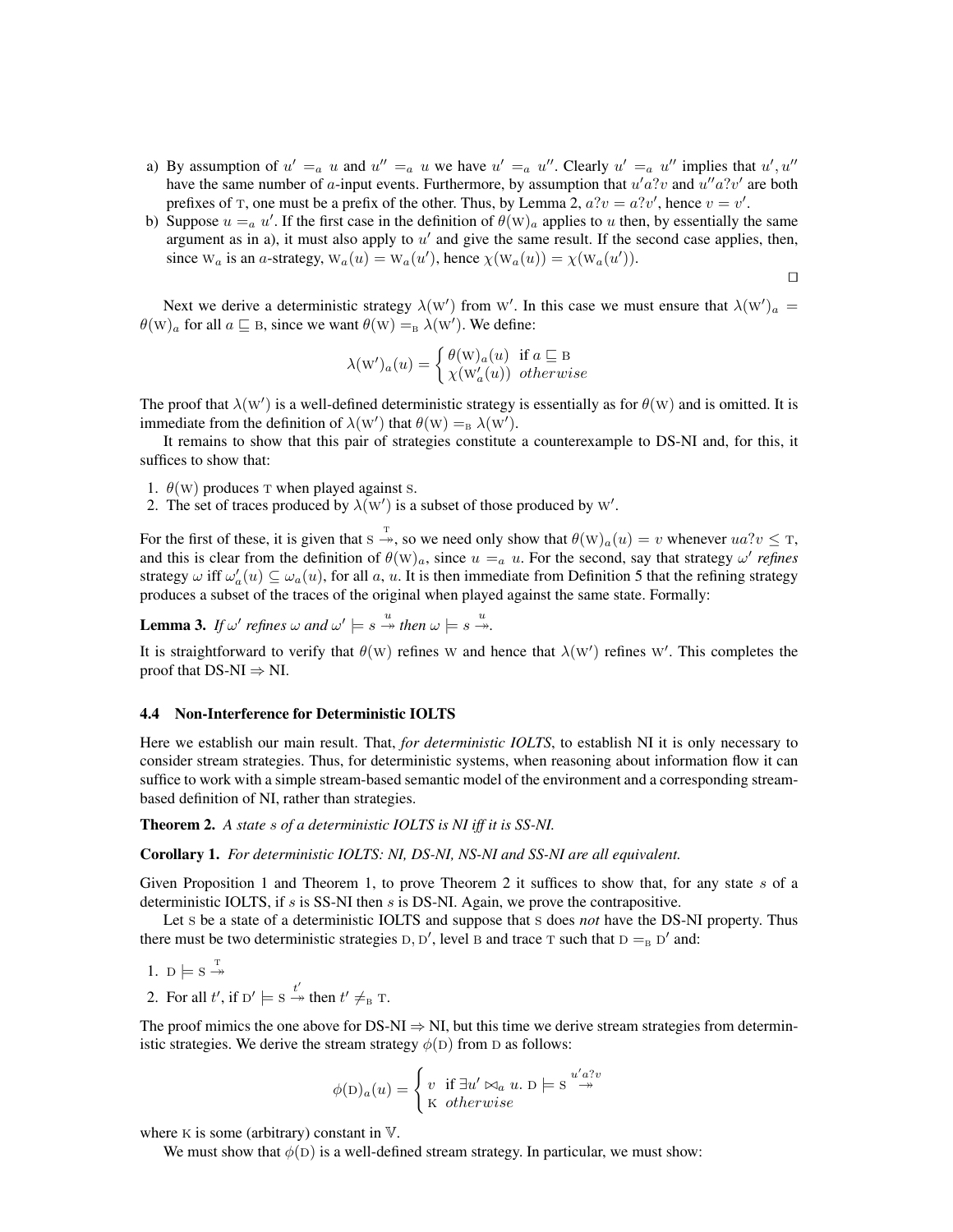a) If  $u' \bowtie_a u$  and  $u'' \bowtie_a u$  and  $D \models S \stackrel{u'a?v}{\rightarrow}$  and  $D \models S \stackrel{u''a?v'}{\rightarrow}$ , then  $v = v'$ . b) If  $u \bowtie_a u'$  then  $\phi(D)_a(u) = \phi(D)_a(u')$ .

Part b) follows immediately from the definition of  $\phi(D)$  once we have shown a).

To show a) we make use of a lemma which states an expected consequence of determinism: if we play a deterministic strategy against any state of a deterministic IOLTS, there will be no branching in the set of traces produced.

**Lemma 4.** Let s be a state of a deterministic IOLTS and let  $\delta$  be a deterministic strategy. If  $\delta \models s \stackrel{t_1}{\rightarrow}$  and  $\delta \models s \stackrel{t_2}{\twoheadrightarrow}$  then either  $t_1 \leq t_2$  or  $t_2 \leq t_1.$ 

*Proof.* Suppose, without loss of generality, that  $\text{length}(t_1) \leq \text{length}(t_2)$ . Proceed by induction on  $\text{length}(t_1)$ to show that  $t_1 \leq t_2$ .

If length $(t_1) = 0$  then  $t_1 = \epsilon \leq t_2$ .

If  $\text{length}(t_1) > 0$  then  $t_1$  has the form  $t_1' \ell_1$  and  $s \stackrel{t_1'}{\rightarrow} s_1'$   $\stackrel{\ell_1}{\rightarrow} s_1''$ . Then  $\text{length}(t_1') < \text{length}(t_2)$  and by IH  $t'_1 \leq t_2$ , hence  $t'_1 < t_2$ . Thus, for some  $\ell_2$ ,  $t'_1 \ell_2 \leq t_2$  and  $s \stackrel{t'_1}{\rightarrow} s'_2 \stackrel{\ell_2}{\rightarrow} s''_2$ . Part 2 of the definition of deterministic IOLTS (Definition 1) entails (by a simple induction on the length of  $t'_1$ ) that  $s'_2 = s'_1$ . It thus remains to show that  $\ell_1 = \ell_2$ . Suppose towards a contradiction that  $\ell_1 \neq \ell_2$ . By part 1 of Definition 1 we

must have  $\ell_1 = a?v_1$  and  $\ell_2 = a?v_2$ . Then, since  $\delta \models s \stackrel{t'_1 a?v_1}{\rightarrow}$  and  $\delta \models s \stackrel{t'_1 a?v_2}{\rightarrow}$ , we have  $v_1 \in \delta_a(t'_1)$  and  $v_2 \in \delta_a(t'_1)$ . But then, since  $\delta$  is deterministic,  $v_1 = v_2$ , a contradiction.

Well-definedness of  $\phi(D)$  then follows:

**Proposition 3.**  $\phi(D)$  *is a well-defined stream strategy.* 

*Proof.* It remains to show that condition a) holds. That is, if  $u' \bowtie_a u$  and  $u'' \bowtie_a u$  and  $D \models S \stackrel{u'a?v}{\rightarrow}$  and d |= s u <sup>00</sup>a?v 0 then v = v 0 . Now s is a state of deterministic IOLTS and d is deterministic, so, by Lemma 4, either  $u'a?v \leq u''a?v'$  or  $u''a?v' \leq u'a?v$ . From  $u' \bowtie_a u$  and  $u'' \bowtie_a u$  we also have  $u' \bowtie_a u''$ . Hence by Lemma 2,  $v = v'$ . The contract of the contract of the contract of the contract of the contract of the contract of the contract of the contract of the contract of the contract of the contract of the contract of the contract of the contract

Next we derive a stream strategy  $\psi(D')$  from D'. For  $a \subseteq B$  we define  $\psi(D')_a = \phi(D)_a$  and for  $a \not\subseteq B$ we derive  $\psi(D')$  from D' exactly as we derived  $\phi(D)$  from D:

$$
\psi(\mathbf{D}')_a = \begin{cases} \phi(\mathbf{D})_a & \text{if } a \subseteq \mathbf{B} \\ \phi(\mathbf{D}')_a & \text{if } a \nsubseteq \mathbf{B} \end{cases}
$$

The proof that  $\psi(\mathbf{D}')$  is a well-defined stream strategy is essentially as for  $\phi(\mathbf{D})$  and is omitted. It is immediate from the definition of  $\psi(D')$  that  $\phi(D) = B \psi(D')$ .

For the final step in the proof that SS-NI  $\Rightarrow$  DS-NI we introduce the notion of a-prefix:

**Definition 9.** *Trace* u is an a-prefix of u', written  $u \preceq_a u'$ , iff  $u =_a u''$  for some  $u'' \leq u'$ .

We state without proof some obvious properties of  $\preceq_a$ :

- If  $a_1 \sqsubseteq a_2$  then  $\preceq_{a_2} \subseteq \preceq_{a_1}$ . - If  $u \leq u' \leq_a u''$  then  $u \leq_a u''$ . - If  $u =_a u'$  then  $u \preceq_a u'$ .

We will use these freely in the remainder of the proof.

The proof is now essentially completed by the following lemma, which says that, when played against s,  $\phi$ (D) and D produce exactly the same sets of traces (including, in particular, T), whereas every trace produced by  $\psi(\mathbf{D}')$  is either also produced by  $\mathbf{D}'$  or is not a B-prefix of T.

**Lemma 5.** *I.* 
$$
\phi(D) \models S \stackrel{u}{\rightarrow} iff D \models S \stackrel{u}{\rightarrow}.
$$
  
*2.*  $If \psi(D') \models S \stackrel{u}{\rightarrow} and u \leq_B T then D' \models S \stackrel{u}{\rightarrow}.$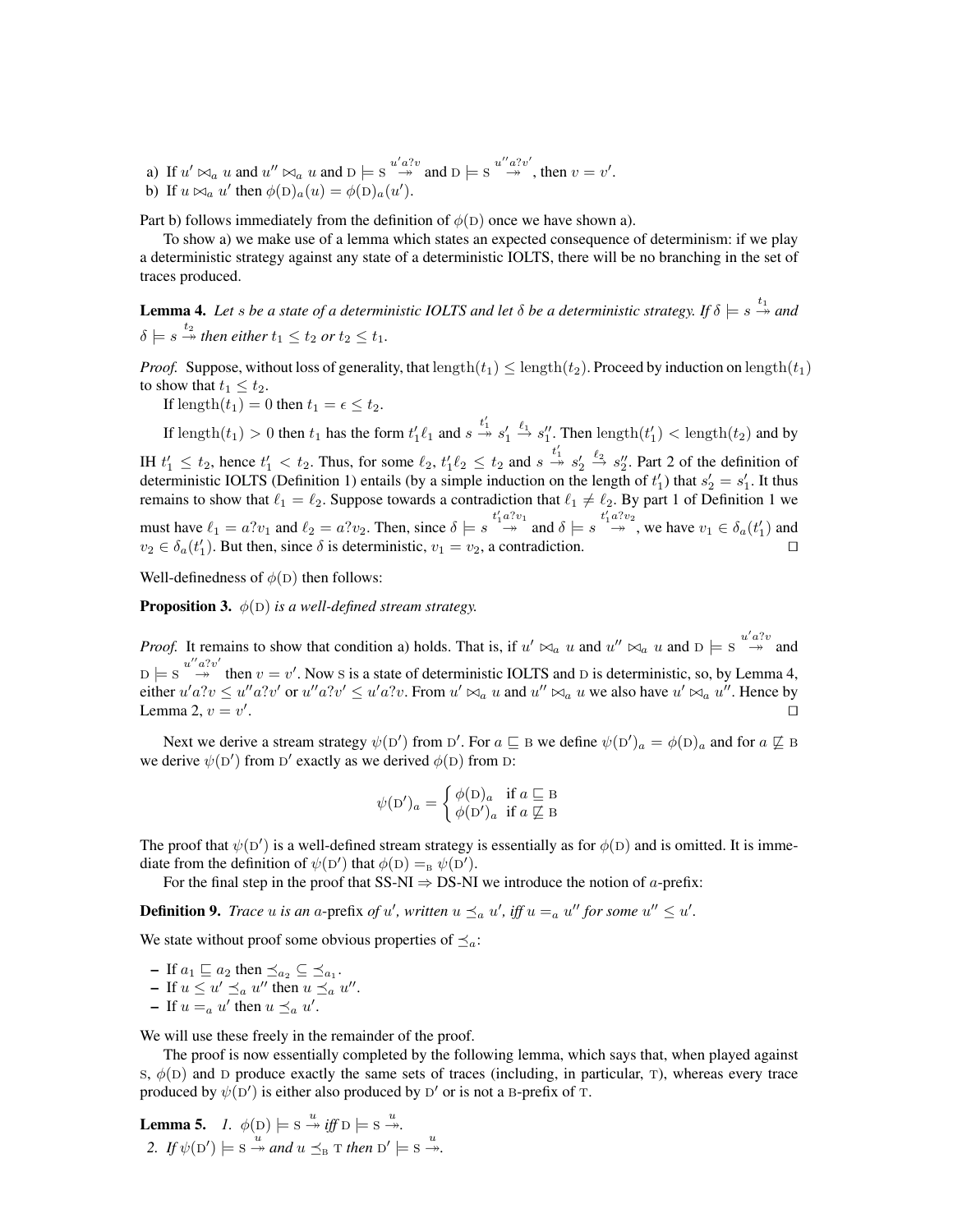*Proof.* The lemma holds vacuously if  $u$  is not a trace of s, so we need only show that it holds for all  $u$  such that  $s \stackrel{u}{\rightarrow}$ . Let  $\#_I(u)$  denote the number of input events in u. We proceed by induction on  $\#_I(u)$ . Take the two parts in turn:

- 1. For  $\#_I(u) = 0$  we have both  $\phi(D) \models s \stackrel{u}{\rightarrow}$  and  $D \models s \stackrel{u}{\rightarrow}$  by assumption that  $s \stackrel{u}{\rightarrow}$ . In the inductive case,  $\#_I(u) = n + 1$ , hence  $u'a?v \leq u$  for some u' with  $\#_I(u') = n$ . By IH  $\phi(D) \models s \stackrel{u'}{\rightarrow} iff D \models s \stackrel{u'}{\rightarrow} Note that, since a?v is the last input event in u, we have:$ 
	- (i)  $D \models S \stackrel{u}{\rightarrow} \text{iff} (D \models S \stackrel{u'}{\rightarrow}) \land (D_a(u') = v)$
	- (ii)  $\phi(D) \models s \stackrel{u}{\rightarrow} \text{iff} (\phi(D) \models s \stackrel{u'}{\rightarrow}) \land (\phi(D)_a(u') = v)$

Thus it suffices to show that, if  $D \models S \stackrel{u'}{\rightarrow}$  then  $D_a(u') = \phi(D)_a(u')$ . Let  $D_a(u') = w$ . Then, since  $s \stackrel{u' a ? v}{\rightarrow}$  and the IOLTS is input-neutral, we have  $s \stackrel{u' a ? w}{\rightarrow}$ . Hence, since  $u' \bowtie_a u'$ , by definition of  $\phi(D)_a$ we have  $\phi(D)_a(u') = w$ .

2. Assume  $\psi(\mathbf{D}') \models \mathbf{S} \stackrel{u}{\rightarrow} \mathbf{and} \ u \preceq_{\mathbf{B}} \mathbf{T}$ . The base case is as for part 1. In the inductive case, again we have  $\#_I(u) = n + 1$ , hence  $u'a?v \leq u$  for some  $u'$  with  $\#_I(u') = n$ . By assumption of  $u \preceq_B T$  we have  $u' \preceq_B T$ , hence by IH  $D' \models S \stackrel{u'}{\rightarrow}$ . Thus it suffices to show  $D'_a(u') = v$ . We proceed by cases according to whether  $a \sqsubseteq B$ .

If  $a \not\sqsubseteq B$ , let  $w = D'_a(u')$ . Then, since  $S \stackrel{u'a?v}{\rightarrow}$  and the IOLTS is input-neutral, we have  $S \stackrel{u'a?w}{\rightarrow}$ . Thus, by definition of  $\psi(\mathbf{D}'), \psi(\mathbf{D}')_a(u') = w$ . But, by assumption of  $\psi(\mathbf{D}') \models \mathbf{S} \stackrel{u}{\rightarrow}$ , we have  $\psi(\mathbf{D}')_a(u') = v$ , hence  $w = v$ .

If  $a \sqsubseteq B$  then, from  $u \preceq_B T$ , we have  $u'a?v \preceq_a T$ . Thus  $u''a?v \leq T$  and  $u'' =_a u'$ , for some  $u''$ . Thus  $D_a(u'') = D_a(u') = v$ . But, since  $D = B D'$  and  $a \sqsubseteq B$ , we have  $D'_a = D_a$ , hence  $D'_a(u') = v$ .

$$
\qquad \qquad \Box
$$

**Proposition 4.**  $\phi(D), \psi(D')$  are a counterexample to SS-NI.

*Proof.* By part 1 of Lemma 5,  $\phi(D) \models s \stackrel{T}{\twoheadrightarrow}$ . Now suppose  $\psi(D') \models s \stackrel{t'}{\twoheadrightarrow}$  and  $t' =_{B} T$ . But then  $t' \preceq_{B} T$ and hence, by part 2 of Lemma 5,  $D' \models s \stackrel{t'}{\rightarrow}$ , contradicting the original assumption that D, D' are a counterexample to NI.  $\Box$ 

This concludes the proof of Theorem 2.

## 5 Conclusions

We have defined a notion of Input-Output Labelled Transition System (IOLTS) suitable for modelling interactive programming languages. Following previous work by Wittbold and Johnson [16] and O'Neill, Clarkson and Chong [14] we have defined a notion of non-interference (NI) for IOLTS, modelling the users' input behaviours as strategies. Our main result has been to show that, for deterministic IOLTS, a simpler definition of NI, based on a stream model of user input, is equivalent.

#### 5.1 Non-interference and Nondeterminism

The definition of NI we use in this paper is (essentially) the one used for deterministic programs in [14]. However, although the definition can also be applied to nondeterministic programs (as our use of it illustrates) it is interesting to note that the authors of [14] actually modify the definition when they add nondeterminism to the language. (Unfortunately, in modifying it, they render it unable to distinguish between the insecure Program 1b and its secure variant Program 1a). The modification is motivated by the desire to avoid so-called *refinement attacks*, in which refining a secure program (removing some nondeterminism) renders it insecure. We chose not to follow this route since it identifies two uses of nondeterminism which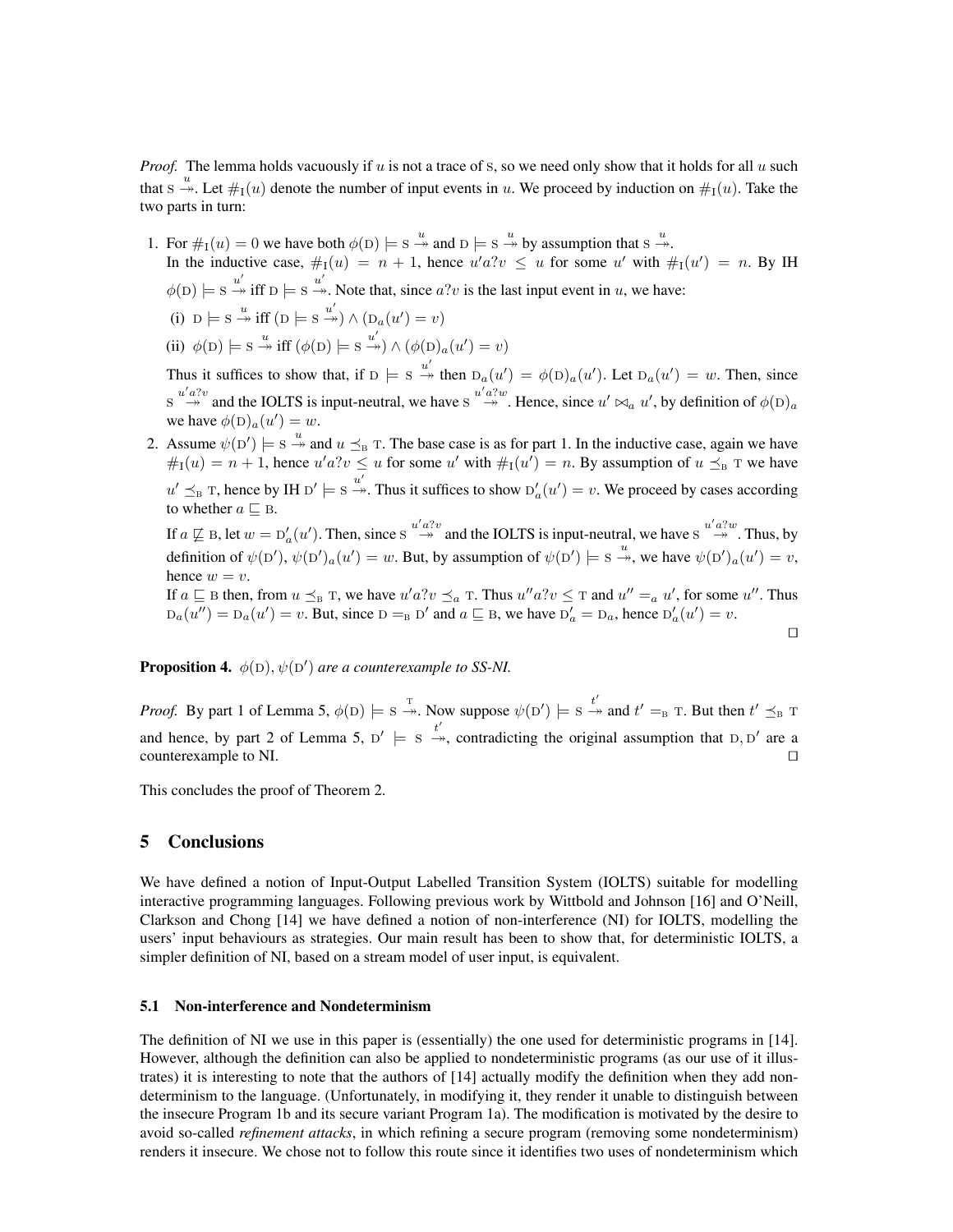we prefer to differentiate: the use of nondeterminism to allow under-specification, and the use of nondeterminism as a programming construct, essentially as a source of deliberate "noise" intended to disrupt information flows. It is this latter use which is relevant in the covert channel examples described above.

But there is a possible weakness in the security delivered by our version of NI for nondeterministic programs. Consider the following example:

```
input x from H
if (1 | x) then
    output 0 to L
else
    while (true) do skip
```
(Recall that | here is nondeterministic choice.) This program is NI by our definition. Whether it should be regarded as secure depends on our assumptions about the observability of non-termination in the presence of nondeterminism. If we wish to make the definition of NI sensitive to the possibility of non-termination in this example, we might use a more sophisticated definition based, for example, on a form of bisimulation rather than trace-equivalence. This approach would suggest transposing the problem into a process algebraic setting, as explored in [7] (see Section 5.2 for further discussion on this point). Alternatively, we might consider *weakening* the definition of NI to make it, more generally, termination insensitive. In the latter case it would be interesting to try to adapt the work of [5] to establish computational bounds on the rate at which information could be leaked.

### 5.2 Future work

Our longer term goal is to be able to reason about the security properties of programs in interaction with their environments in a compositional way. Ideally we do not want to treat these two actors differently. One stumbling block we face in achieving this is that a very common environment for a program is another program or even a set of programs. What is the relationship between programs and strategies?

A strategy is defined in Wittbold and Johnson [16] as a map from the history of inputs and outputs on a given channel to the next input on that channel. There is no computational content in that definition and, in general, a strategy could be non-computable (and clearly not representable by a program). On the other hand, not every program has a semantics which can be characterised as providing an appropriate input to another program whenever it is required. In fact the setting in which Wittbold and Johnson introduce strategies is a purely synchronous one in which inputs are always supplied to the program. So, in particular, a program written in the interactive core imperative language defined in this paper will not in general define a strategy for another program written in the same language, or even define a strategy at all. Consider for example a program which only updates its internal state and never engages with input or output at all.

If we assume the programs are interacting in an asynchronous fashion, a program which expects input on a given channel may never get it from the other programs in its environment. Even supposing a program is structured correctly so that it acts as a strategy for another program (and presumably vice versa) termination problems may mean that it never produces an expected output. For example:

```
P1:
input x from H;
input z from L;
output (z XOR x) on H;
P2:
output y on H;
while(x < 0) x--;output x on L;
input w from H;
```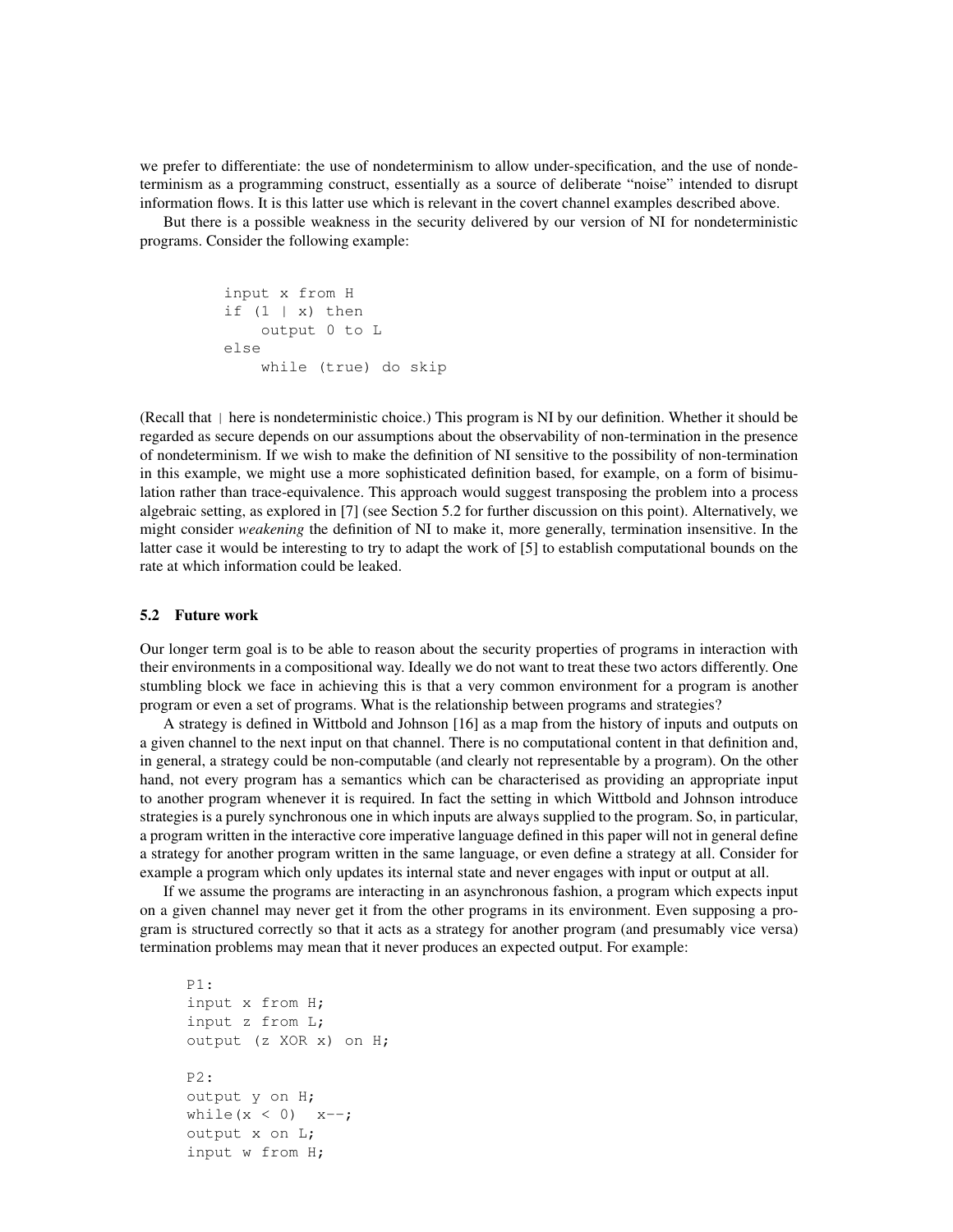Program P2 will provide input for Program P1 on L only some of the time. It could be described as a partial strategy. Any reasoning about environments formed from programs would have to take partiality into account.

There are two directions in which we could take this work.

We could continue to model environments as strategies and ask what kinds of systems could be strategies for each other and ask what kinds of constraints on the systems would that require. We have discussed some of the issues above but an interesting enquiry along these lines is the possibility of modelling the interaction using game semantics [1, 2, 9].

On the other hand, why constrain the model of the environment to be a strategy? Our use of IOLTS suggests some more general formal process model might be a suitable setting for extending our results, building on the foundational work of [7]. A potential issue to be addressed in this case would be that *sequentiality* seems to be an essential characteristic of the deterministic programs on which we have focused. It may be that security properties such as NDC and BNDC as defined in [7] are so strong as to effectively rule out many sequential systems of interest.

Orthogonal to these two lines of enquiry is the question of probabilistic models of the the behaviour of the environment. With respect to strategies, for example, Jürjens has shown [13] that Gray's security property Probabilistic Noninterference (PNI) [12] is a generalisation of Wittbold and Johnson's nondeducibility on strategies [16] while Aldini, Bravetti and Gorrieri have analysed probabilistic noninterference using a probabilistic process algebra [3, 4].

### Acknowledgments

This work was supported by EPSRC research grant EP/C545605/1 & EP/C009746/1 (Quantitative Information Flow). Thanks to Aslan Askarov, Catuscia Palamidessi, Andrei Sabelfeld and David Sands for their encouragement and comments on early versions of this work. We also thank the anonymous reviewers for their very helpful criticisms and suggestions for improvement.

## References

- 1. S. Abramksy and G. McCusker. Game semantics. In U. Berger and H. Schwichtenberg, editors, *Logic and Computation: Proc. 1997 Marktoberdorf Summer School*, NATO Science Series. Springer-Verlag, 1998.
- 2. Samson Abramsky, Radha Jagadeesan, and Pasquale Malacaria. Full abstraction for pcf. *Information and Computation*, pages 409–470, December 2000.
- 3. A. Aldini. Probabilistic information flow in a process algebra. In *Proc. CONCUR'01*, volume 2154 of *LNCS*, pages 152–168. Springer-Verlag, August 2001.
- 4. Alessandro Aldini, Mario Bravetti, and Roberto Gorrieri. A process-algebraic approach for the analysis of probabilistic noninterference. *J. Comput. Secur.*, 12(2):191–245, 2004.
- 5. Aslan Askarov, Sebastian Hunt, Andrei Sabelfeld, and David Sands. Termination-insensitive noninterference leaks more than just a bit. In *Proc. European Symp. on Research in Computer Security*, 2008. to appear.
- 6. D. E. Denning. A lattice model of secure information flow. *Comm. of the ACM*, 19(5):236–243, May 1976.
- 7. R. Focardi and R. Gorrieri. A classification of security properties for process algebras. *J. Computer Security*, 3(1):5–33, 1995.
- 8. J. A. Goguen and J. Meseguer. Security policies and security models. In *Symposium on Security and Privacy*, pages 11–20, April 1982.
- 9. Russell Harmer and Guy Mccusker. A fully abstract game semantics for finite nondeterminism. In *In Proceedings of the Fourteenth Annual Symposium on Logic in Computer Science, LICS 99. IEEE Computer*, pages 422–430. Society Press, 1999.
- 10. K. Honda, N. Yoshida, and Marco Carbone. Multiparty asynchronous session types. In *Principles Of Programming Languages*, January 2008.
- 11. Sebastian Hunt and David Sands. Just forget it: The semantics and enforcement of information erasure. In *Proc. 17th European Symposium on Programming (ESOP'08)*, Budapest, Hungary, March 2008. Springer-Verlag (LNCS).
- 12. James W. Gray III. Toward a mathematical foundation for information flow security. *sp*, 00:21, 1991.
- 13. Jan Jürjens. Secure information flow for concurrent processes. In CONCUR '00: Proceedings of the 11th Inter*national Conference on Concurrency Theory*, pages 395–409, London, UK, 2000. Springer-Verlag.